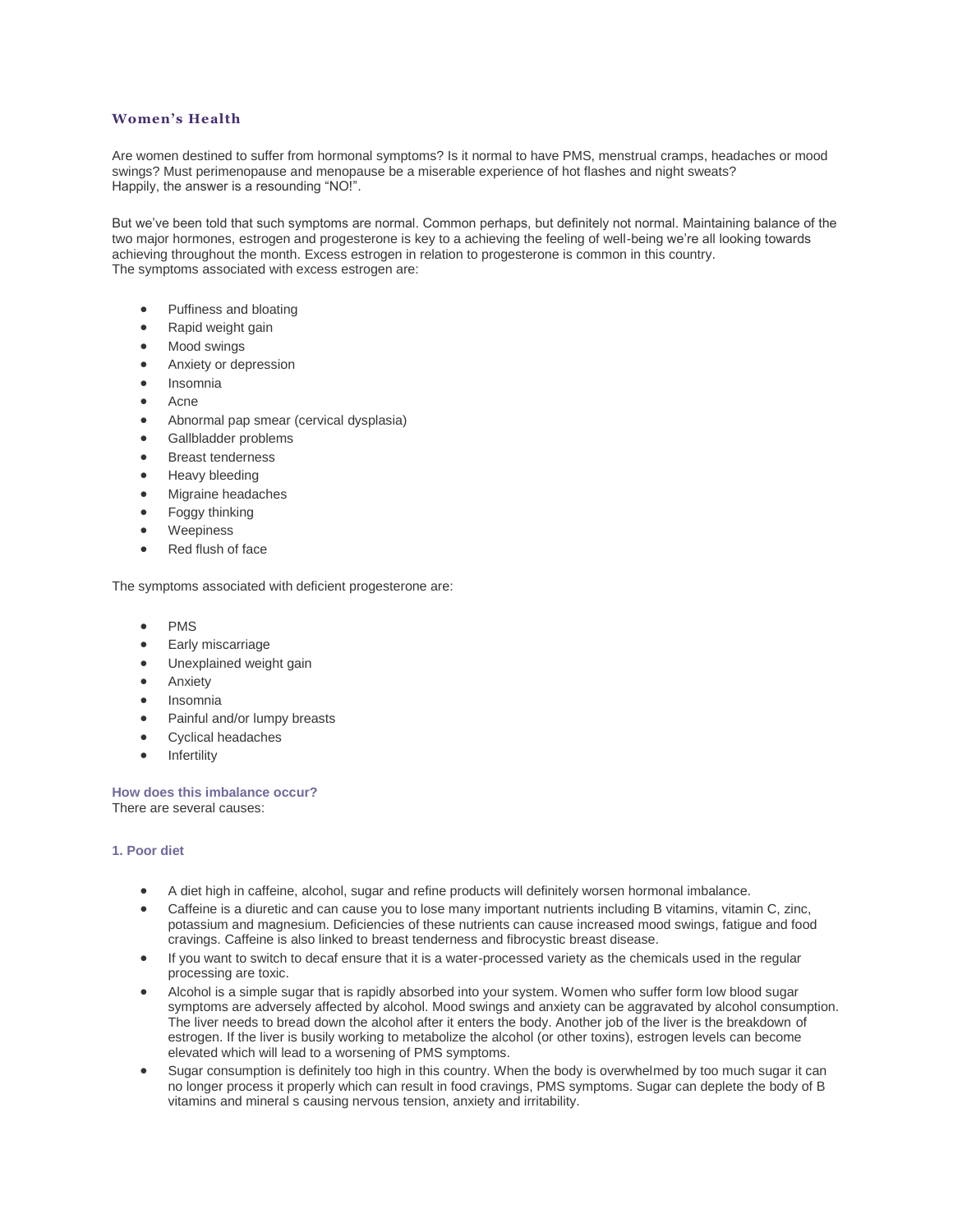- Sugar substitutes such as Splenda and Nutrasweet are not recommended because of their potential to cause health problems.
- Do eat chicken, turkey, fish and eggs. Protein is very important for the body's repair processes.
- Red meat that is grass-fed and not fed hormones is also fine in moderation. The hormones fed to the cattle are primarily estrogen so consuming too much of this type of beef will raise your estrogen levels.
- Dairy products can also be laden with hormones so I recommend that the dairy products you buy be of the type which do not give hormones to their cows.
- Good fat in the form of olive oil, coconut oil, fresh nuts, olives, avocados, flax seeds and cold-water fish is critical for the formation of good hormones. Hormones are made from fat but healthy fats are required to make healthy hormones. A diet low in good fat or low in fat overall will increase your risk of hormonal symptoms such as PMS, mood swings, irritability, depression, insomnia and menstrual cramps.
- Fiber binds to estrogen and helps remove it from the body in bowel movements so consuming plenty of vegetables, salad and fruit is important.
- And of course a minimum of 8 glasses of pure water is a must to hydrate your system and flush out toxins.

## **2. Stressful lifestyle**

A lifestyle wherein meals are skipped, sleep is reduced and exercise only occasionally occurs will also create an imbalance of hormones. Research now shows us that 8 hours of sleep is quite critical for anti-aging and general repair of the body. Skimping on sleep will imbalance hormones and accelerate the aging process. Eating every 4 hours is important to maintain a constant blood sugar. Allowing blood sugar to dip results in food cravings and a weakening of the adrenal glands whose job it is to maintain hormonal balance throughout life, including during and after menopause. Exercise of a moderate nature 3 to 4 times per week is needed to prevent osteoporosis, increase muscle mass and promote the production of longevity hormones.

### **3. Environmental Estrogens**

Estrogen-like substances mimic estrogen in our bodies and will create the symptoms associated with estrogen excess are found not only in hormone fed beef and dairy products but also in our tap water, pesticides and gas additives.

### **4. Long term use of birth control pills**

Birth control pills contain estrogen of a synthetic nature. Long term use of these will create hormonal imbalance.

Your adrenal glands produce a hormone called DHEA which in turn makes the sex hormones estrogen and testosterone. Fatigued or stressed adrenal glands will result in hormonal symptoms. And adrenal glands which have been under stress for a period of time will result in a difficult menopause if they're not assisted to improve their function.

## **Symptoms associated with adrenal stress are as follows:**

- Fatigue
- Immune system weakness
- Low blood sugar
- Sugar cravings
- Hormone imbalance
- Joint pain and muscle spasms
- Difficulty waking up
- Difficulty sleeping
- Faint feeling when rapidly standing up
- Inflammatory reactions in the body such as arthritis, bursitis, sinusitis, colitis, etc.
- Asthma
- **•** Allergies

Depending on the severity of your symptoms the following changes are recommendd: Lifestyle, diet, nutritional and hormonal.

If your symptoms are not very severe you may not need hormones. But if you do need them make sure that your doctor deals in bio-identical (natural) rather than synthetic hormones. There is a tremendous difference and the side effects of certain synthetic hormones is worth avoiding.